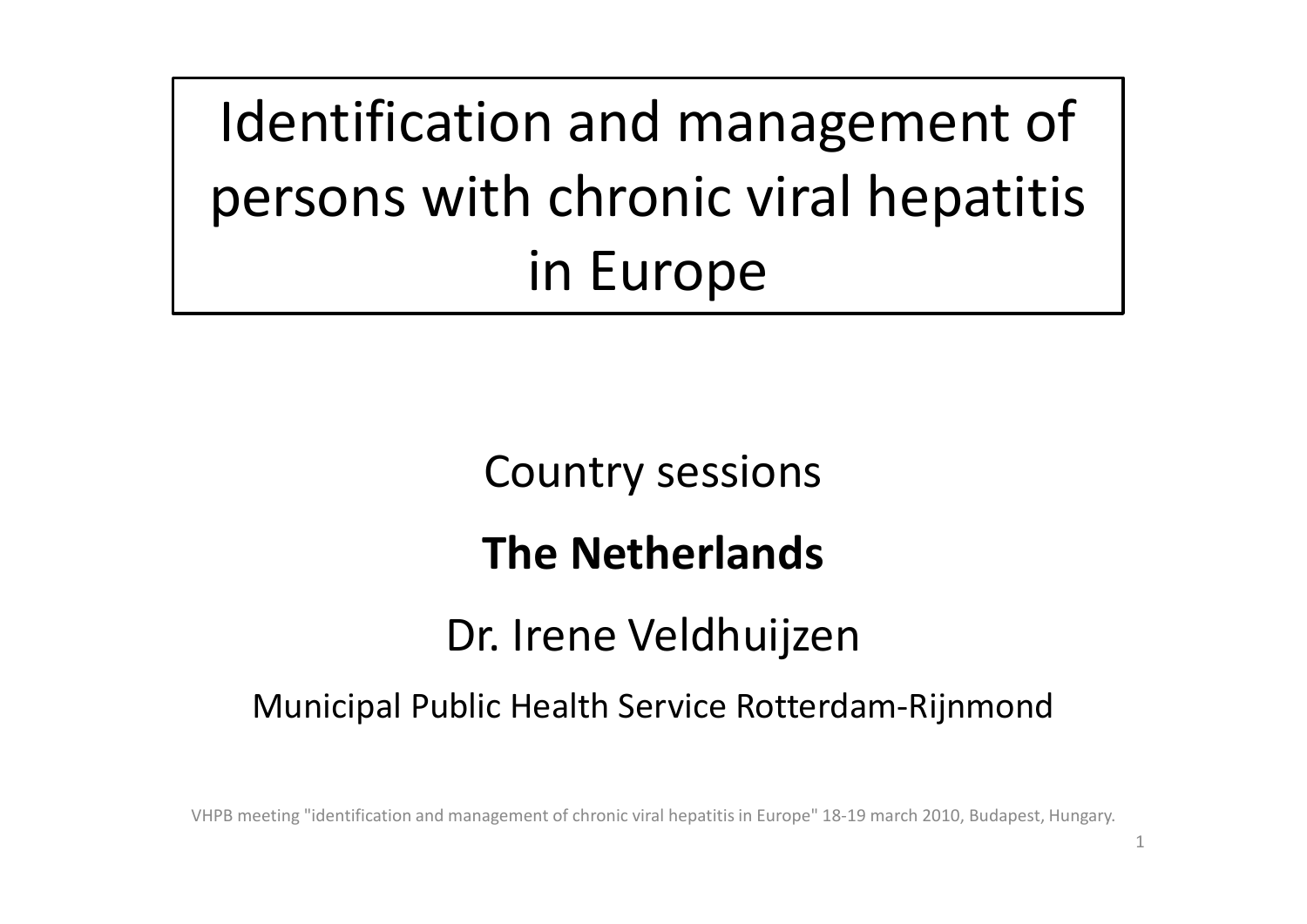# Burden of disease **Burden of disease**<br>
V and HCV notifiable in Public Health Law<br>
BV: acute and chronic (since 1976)<br>
•  $\approx$ 250 acute and  $\approx$ 1500 chronic cases per year<br>
CV: since 1999 acute+chronic, since 2003 acute only<br>
• acute cases pe

- HBV and HCV notifiable in Public Health Law
	- HBV: acute and chronic (since 1976)
		- $\approx$ 250 acute and  $\approx$ 1500 chronic cases per year
	- HCV: since 1999 acute+chronic, since 2003 acute only HBV: acute and chronic (since 1976)<br>  $\cdot$   $\approx$ 250 acute and  $\approx$ 1500 chronic cases per year<br>  $-$  HCV: since 1999 acute+chronic, since 2003 acute only<br>  $\cdot$  acute cases per year 34 in 2004 to 52 in 2009<br>  $\cdot$ Prevalence dat
		-
- Prevalence data
	- HBV: 0.2% (Nationwide seroprevalence study 1995)
	- HBV: 0.3-0.4% (Pregnancy screening)
	-
	-
	-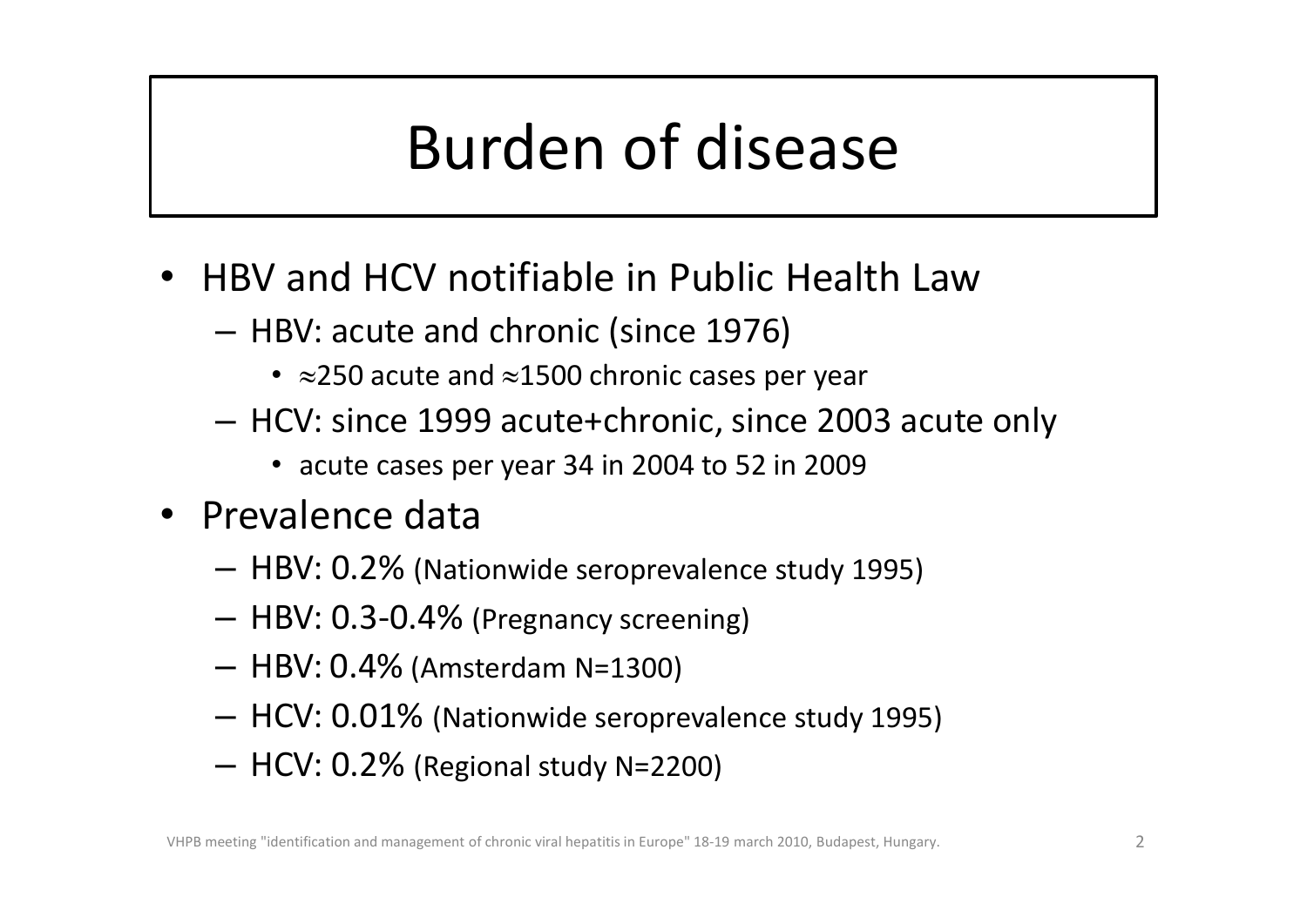# Screening strategy

# Hepatitis B GOALS

- Pregnancy screening (since 1989)
	- Primary prevention to newborns
- Risk groups: drug users, MSM, sex workers, heterosexuals with multiple contacts (up to 2007)
	- Screening prior to vaccination, identify susceptibles
- Contact screening
	- Vaccination of susceptible contacts
	- Identification of new HBsAg infections
- Screening of migrants (Chinese and Turks, 3 cities)
	- Indentify and treat eligible patients (secondary prevention)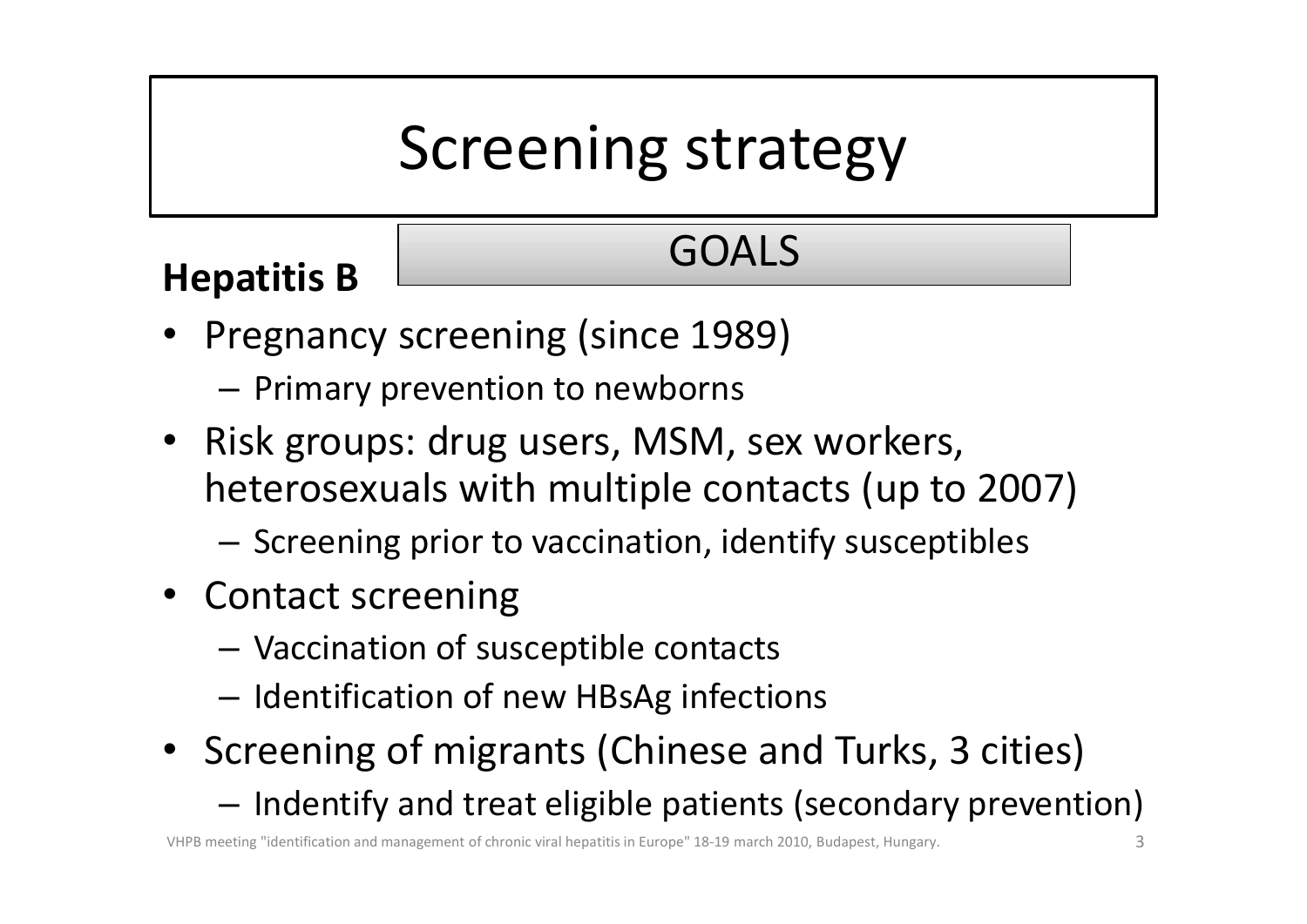# Screening strategy

#### GOALS

#### Hepatitis C

- Risk groups: drug users ( $\approx$ since 2004)
- General public: pilot projects 2007/2008
- National Hepatitis C Campaign (Sept 2009-Feb 2010)
	- General public:
		- Blood transfusion before 1992
		- Use of ever used hard drugs
		- Born in endemic country
- $\rightarrow$  Goal: Secondary prevention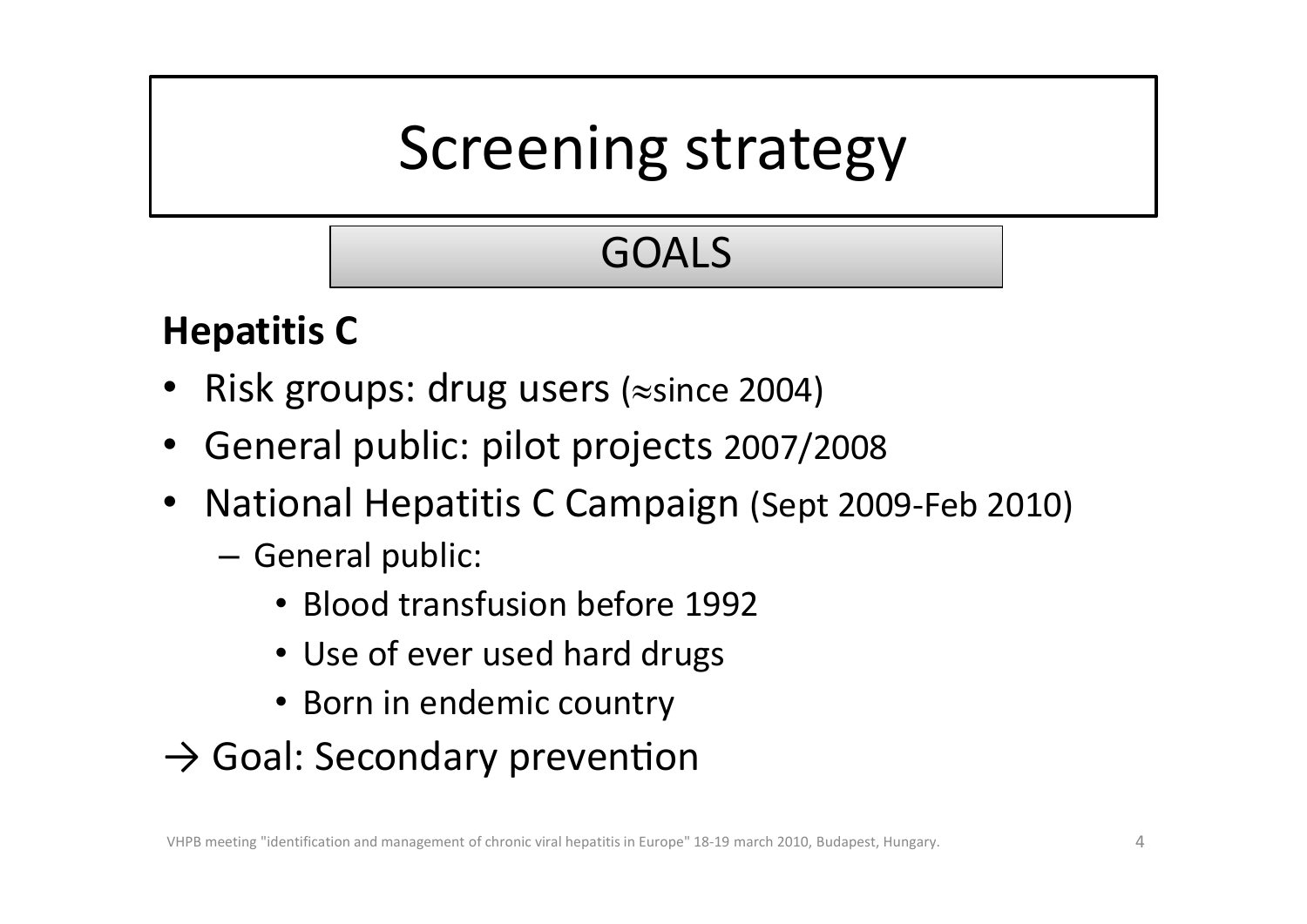# Screening programme Screening programme<br>
Target population Intentification proces<br>
Intentification proces<br>
Antenatal care

Pregnant women

MSM / sex workers

Drug users

Heterosexuals >partners

Contacts of cases

General public

Chinese

**Turks** 

Antenatal care

Outreach / STI clinic

Drug users services

STI clinic

Public Health Service

Information campaign

Campaign

Campaign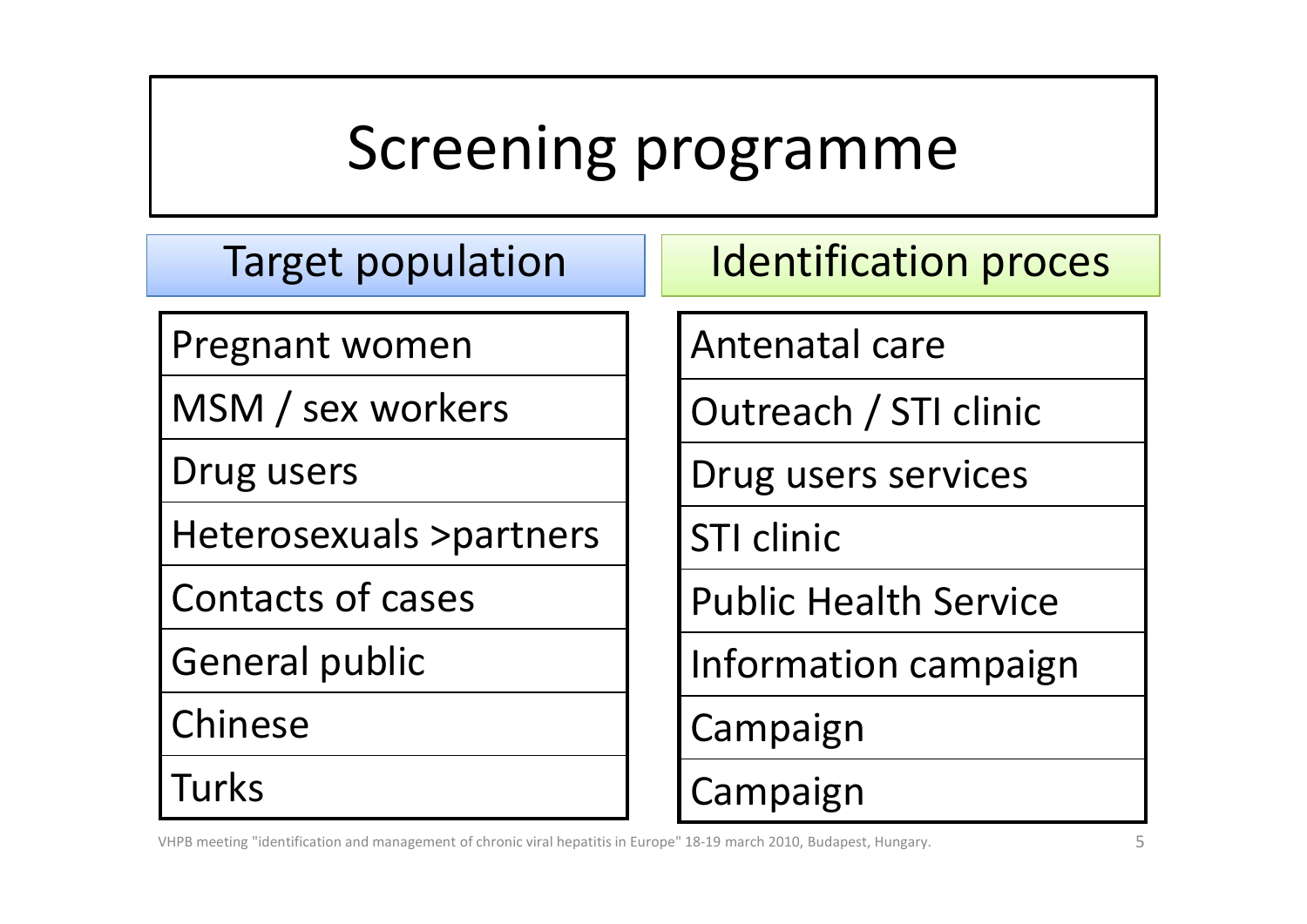#### Implementation

- Nationwide
	- Pregnancy screening (HBV)
	- Contact screening (HBV)
	- Risk groups as part of vaccination campaign (HBV)
	- HCV Campaign
- Regional pilots
	- Chinese (Rotterdam 2009, The Hague 2010)
	- Turks (Arnhem 2009, Rotterdam 2010)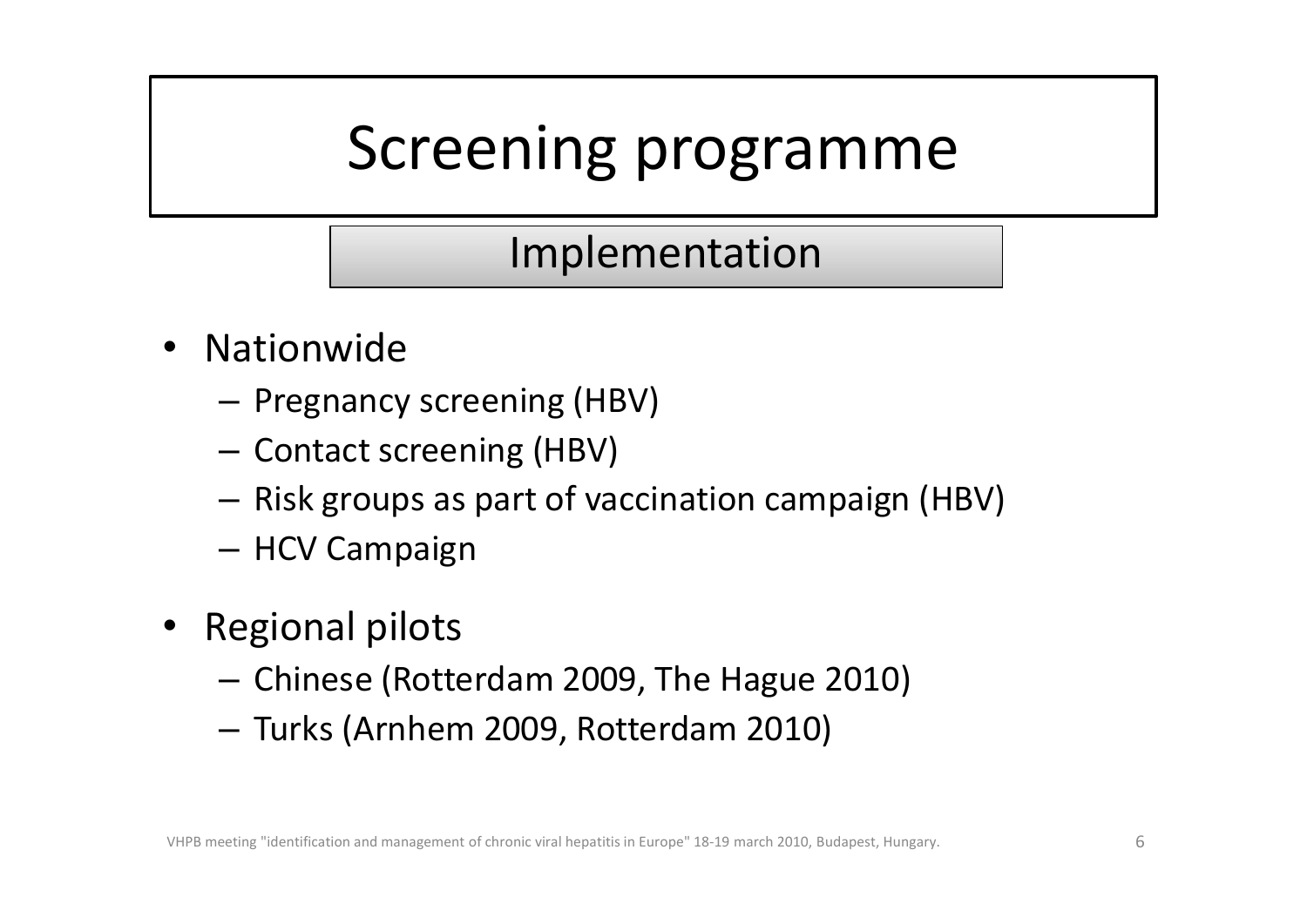#### Results

- **Pregnancy screening**  $\approx$ 950 HBsAg positive women per year
- Risk groups; 5 year period (2002-2007)

| Screening programme                    |                |                                             |  |  |
|----------------------------------------|----------------|---------------------------------------------|--|--|
|                                        | <b>Results</b> |                                             |  |  |
| Pregnancy screening                    |                |                                             |  |  |
|                                        |                | $\approx$ 950 HBsAg positive women per year |  |  |
| Risk groups; 5 year period (2002-2007) |                |                                             |  |  |
|                                        |                | 1st vac $HBSAg+ (%)$                        |  |  |
| <b>MSM</b>                             |                | $18,510 \approx 148(0.8)$                   |  |  |
| <b>DU</b>                              |                | $13,482 \approx 94(0.7)$                    |  |  |
| <b>CSW</b>                             |                | 9,391 $\approx$ 94 (1.0)                    |  |  |
|                                        |                | Heterosex 39,297 $\approx$ 236 (0.6)        |  |  |
| <b>Total</b>                           |                | 80,680 $\approx$ 565 (0.7)                  |  |  |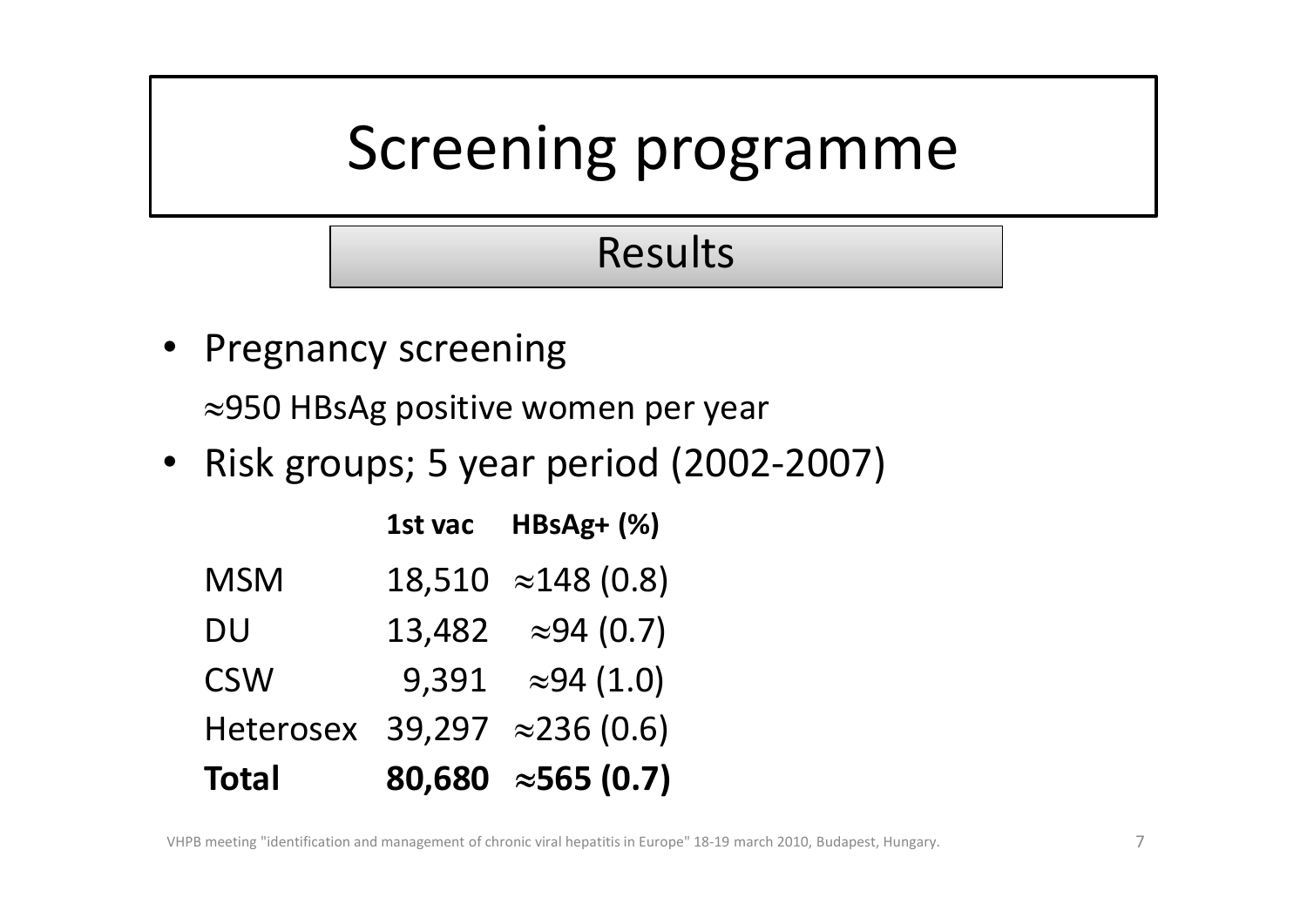#### Results

- Follow up of identified HBsAg positives in pregnancy screening and risk group campaign unknown
- Contact tracing HBV: results not reported and follow up unknown
- National HCV Campaign: no results yet
- HCV drug users, results project Rotterdam:
	- 293 screened in 2 years
	- $-$  81 HCV RNA+
	- 64 referred for treatment, 35 started treatment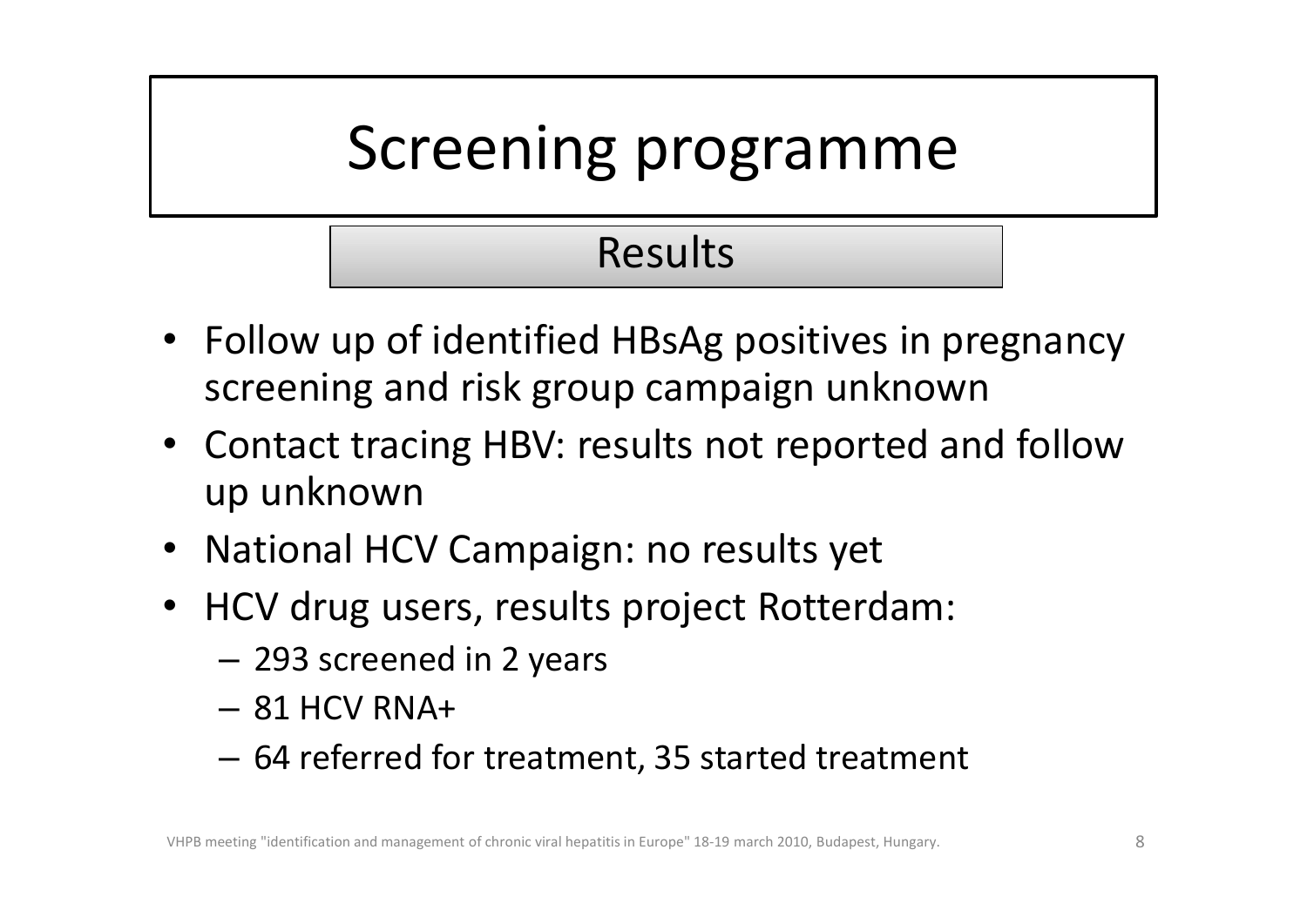#### Results

- Pilot Chinese population in Rotterdam
	- 1,100 tested
	- 94 HBsAg+ (8.5%)
	- 32 HBeAg+ or elevated ALT (34% of HBsAg+)
	- 18 eligible for antiviral treatment (19% of HBsAg+)
- Pilot Turkish population in Arnhem
	- 709 tested
	- 18 HBsAg+ (2.8%), 2 HCV 0.3%
	- Clinical follow up ongoing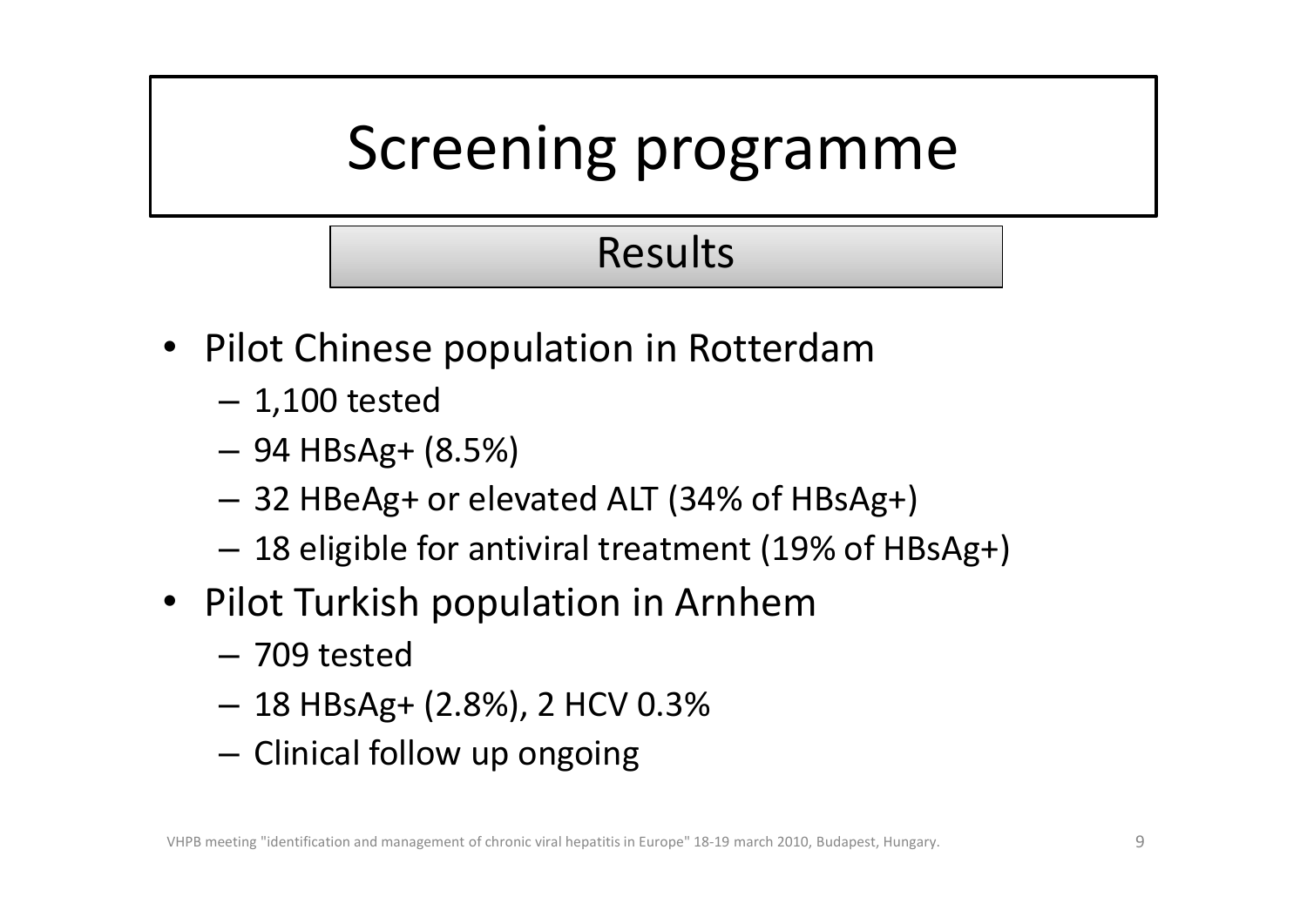# Costs of screening programme and the follow up Costs of screening programme and the<br>
follow up<br>
Payment of the screening programme<br>
National programmes:

National programmes:



Government

Pilots:



Different sources

(pharmaceutical companies, own contribution PHS and hospital, health insurance)

Patient invited for intake at Public Health Service



Government

Further health care

Medical insurance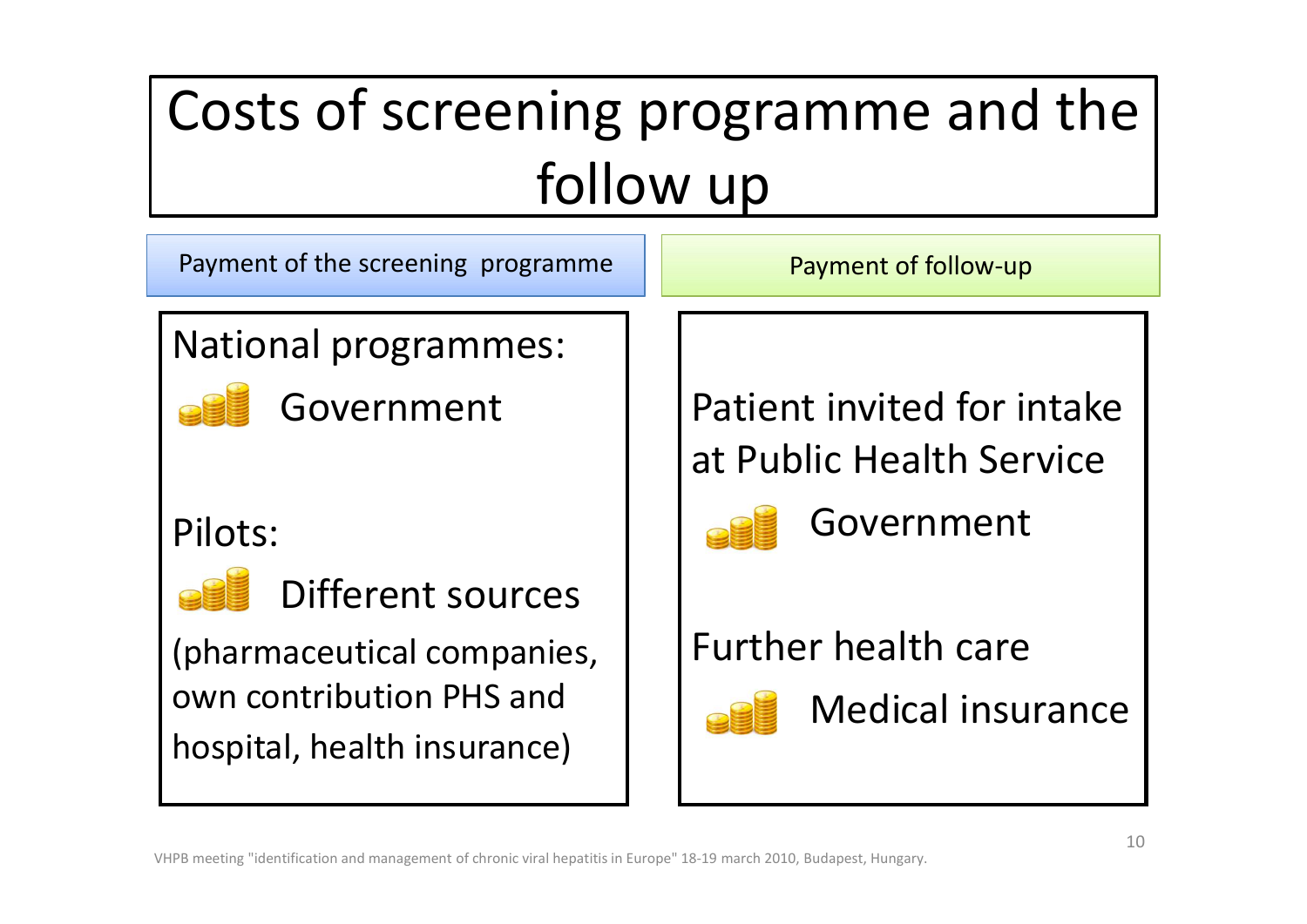# Treatment strategies

#### Hepatitis B

- Guideline for referral from primary to secondary care Treatment strategies<br>
patitis B<br>
patitis B<br>
patitis B<br>
patitis B<br>
patitis B<br>  $-$  HBeAg+ and/or elevated ALT  $\rightarrow$  to specialist<br>  $-$  Follow up by GP when HBeAg- and normal ALT<br>
reatment according to clinical guidelines (20
	- $-$  HBeAg+ and/or elevated ALT  $\rightarrow$  to specialist
	-
- Treatment according to clinical guidelines (2008)
	- Initial evaluation: viral load, biochemistry, imaging
	- Consider PEG-INF
	- Low resistance nucleos(t)ide analoge
- Treatment covered by health insurance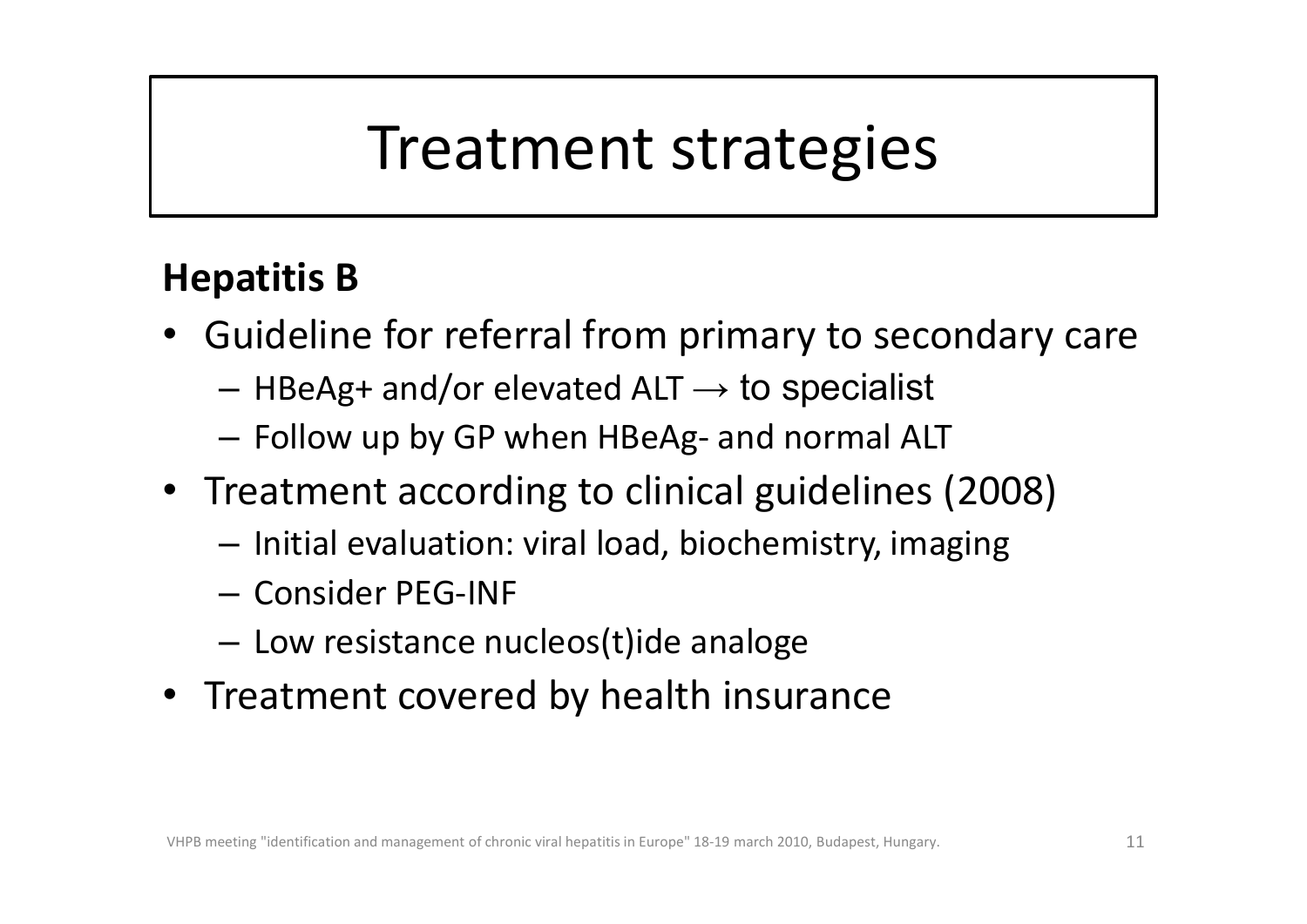# Treatment strategies

#### Hepatitis C

- Guideline for referral from primary to secondary care
	- All patients to specialist
- Treatment according to clinical guidelines (2008)
	- Consider treatment for all patients
	- Take genotype into account
	- PEG-INF and ribavirine
- Treatment covered by health insurance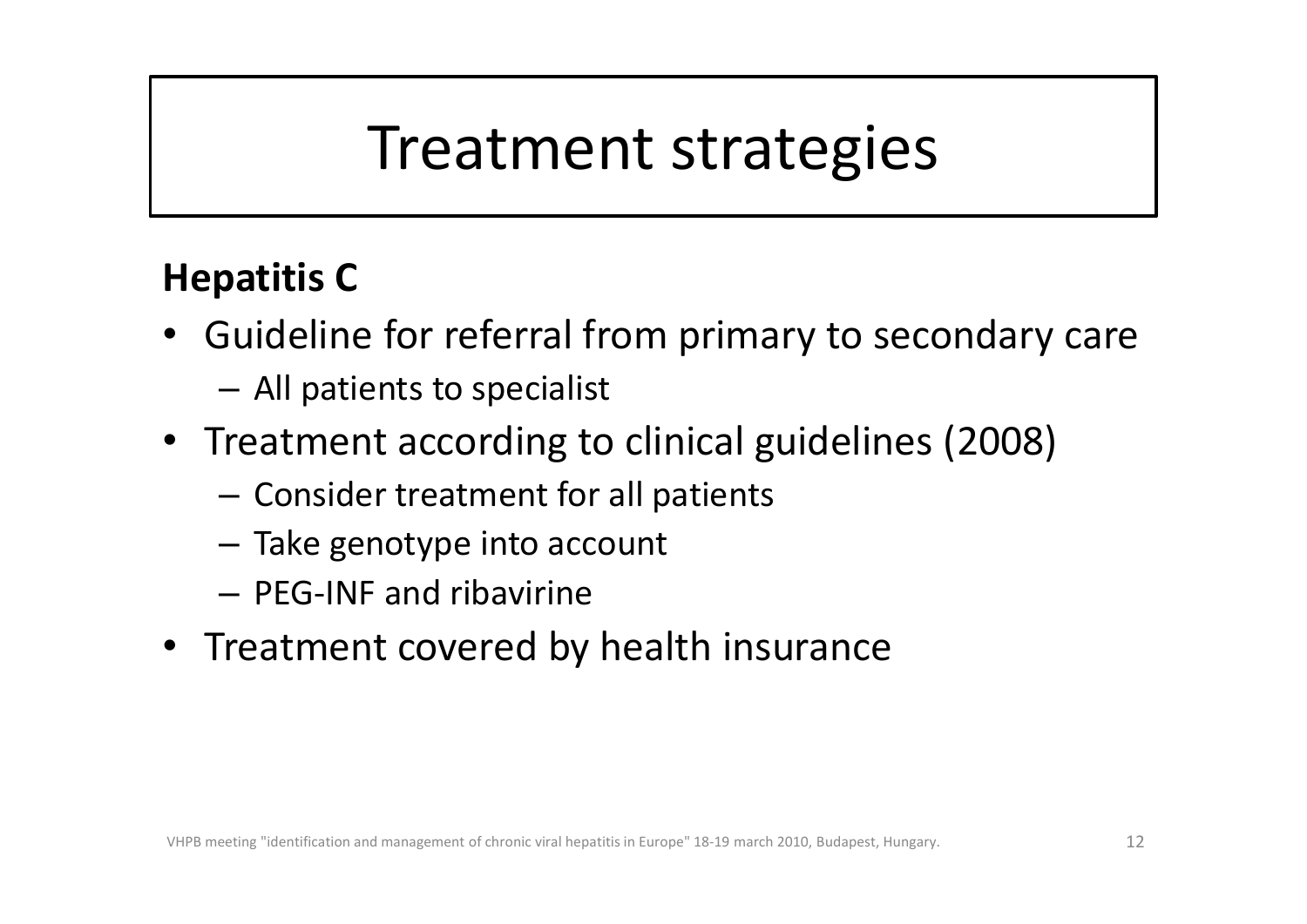Impact of the screening strategy on the health care system

# ?

Limited impact on health system as number of patients detected is low

Impact on health difficult to assess due to limited follow up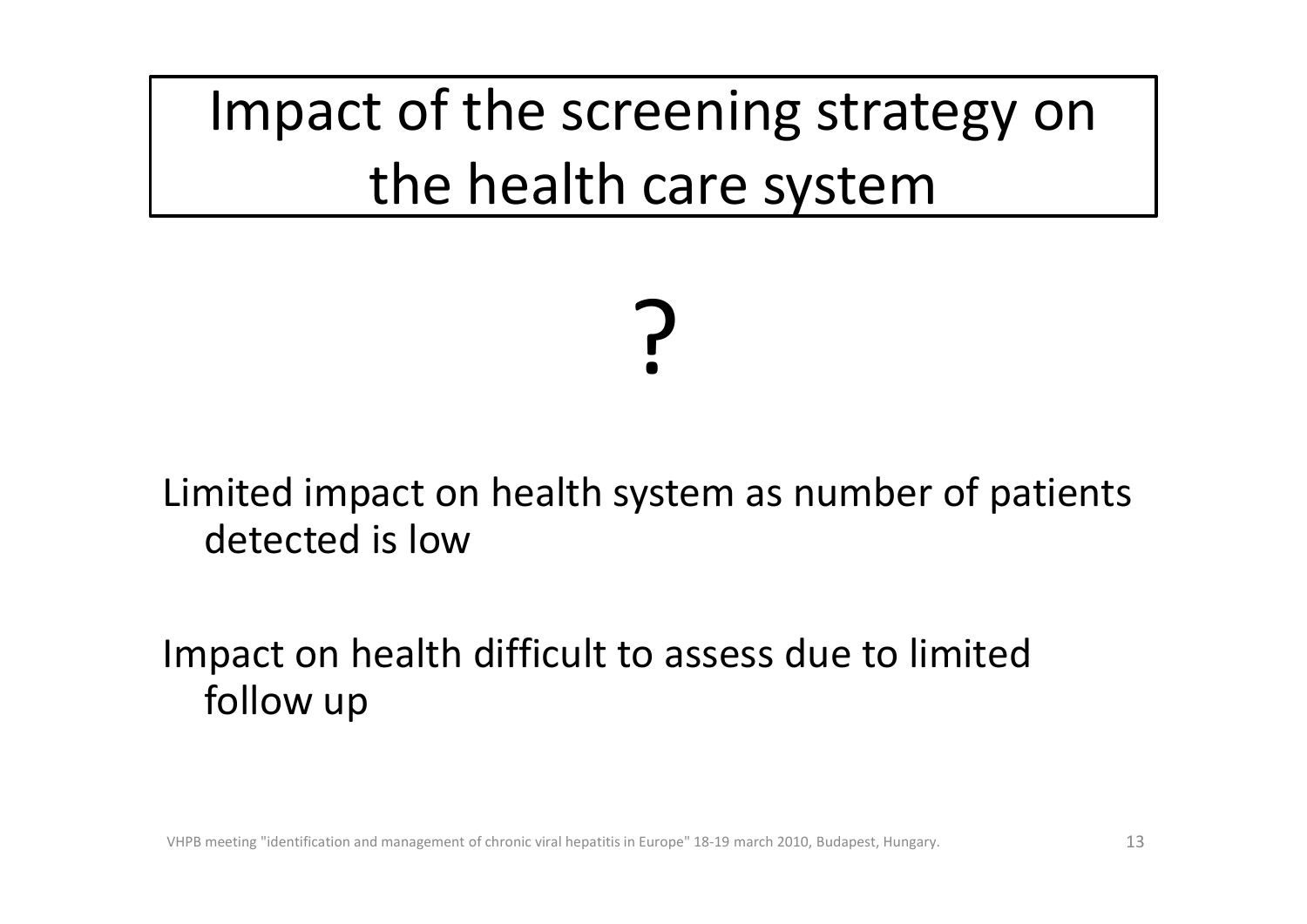# Evaluation of screening, follow-up and treatment strategy

| Evaluation of screening, follow-up and                    |                                                                |  |  |
|-----------------------------------------------------------|----------------------------------------------------------------|--|--|
| treatment strategy                                        |                                                                |  |  |
| Strengths                                                 | <b>Challenges</b>                                              |  |  |
| <b>Pregnancy screening</b><br>$\rightarrow$ good coverage | <b>Pregnancy screening</b><br>$\rightarrow$ follow up not good |  |  |
| <b>Risk groups</b><br>$\rightarrow$ high prevalence       | Risk groups<br>$\rightarrow$ low coverage                      |  |  |
| <b>Migrants</b><br>$\rightarrow$ high prevalence          | <b>Migrants</b><br>$\rightarrow$ only local initiatives        |  |  |

VHPB meeting "identification and management of chronic viral hepatitis in Europe" 18-19 march 2010, Budapest, Hungary. 14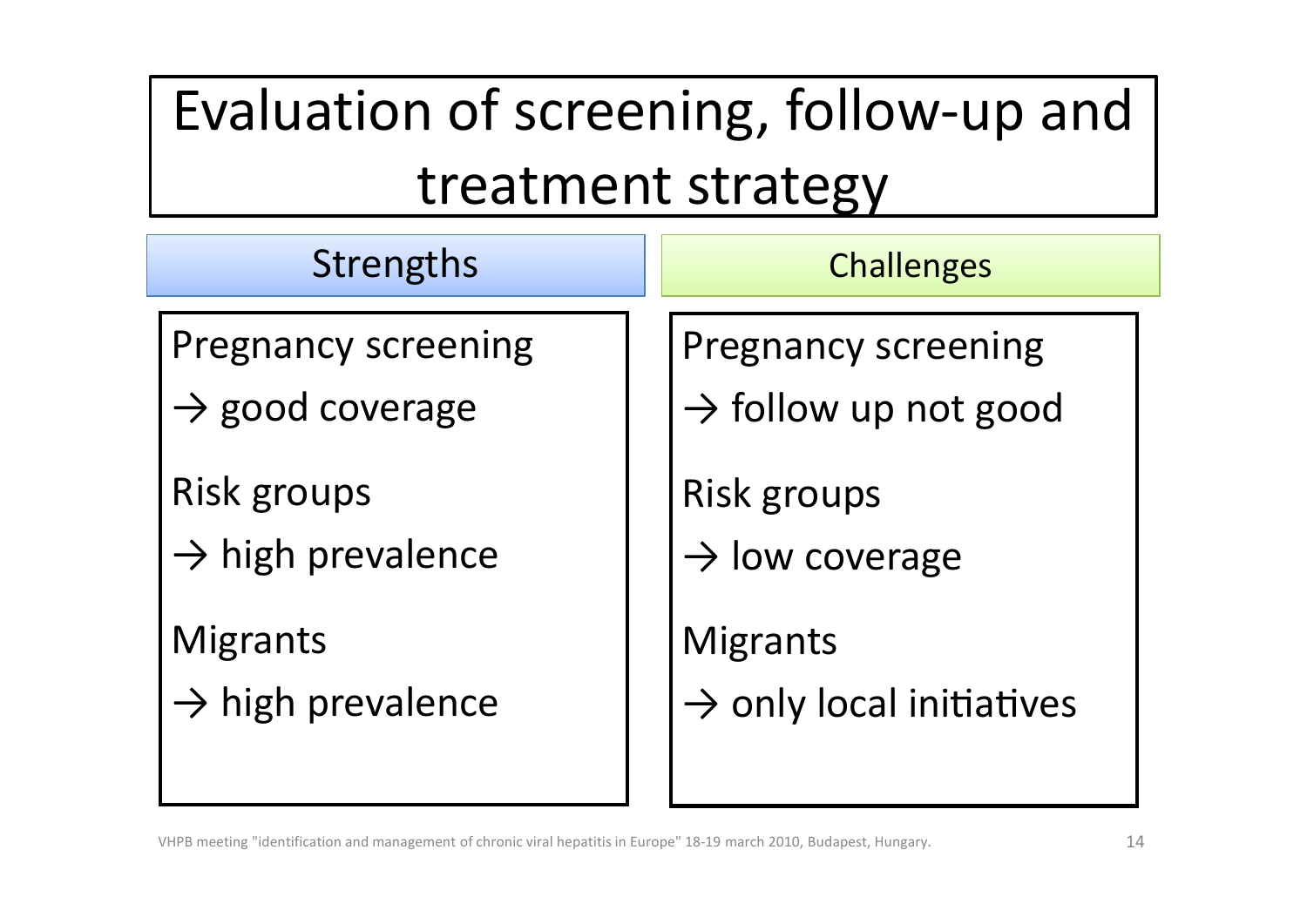### Evaluation of screening, follow-up and treatment strategy

Lesson learnt/ opportunities

- Improve referral from primary to secondary care
- Pregnant women
	- Refer to specialist before third trimester
- Improve referral from primary to secondary care<br>• Pregnant women<br>– Refer to specialist before third trimester<br>• Migrants can be reached through outreach campaign<br>– study systematic approach  $\rightarrow$  study systematic approach